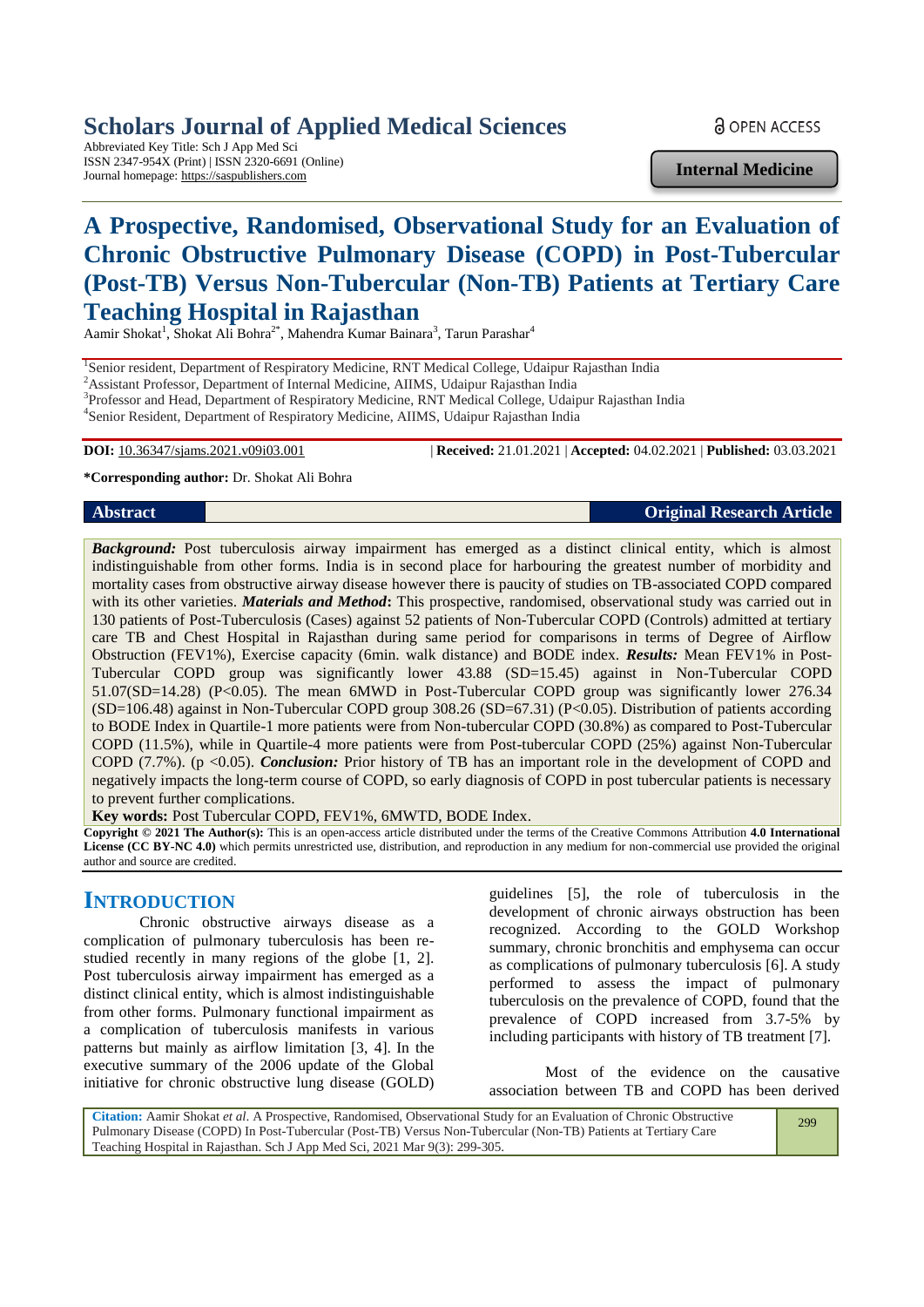from studies on lung function evaluation in treated TB patients and from population-based surveys on COPD [8-12]. However, a serious limitation is the confounding caused by concurrent exposure to risk factors such as tobacco smoking, dust and biomass fuel, childhood respiratory illnesses, and a lack of diagnostic precision when distinguishing COPD from other forms of structural lung disease (e.g. bronchiectasis) found in patients who had Pulmonary tuberculosis [13]. India is the highest TB burden country in the world and hence is likely to harbour significant burden of TB-associated COPD. Furthermore, India has a growing population of COPD and is in second place for harbouring the greatest number of morbidity and mortality cases from obstructive airway disease, after China [14]. Ironically, there is paucity of studies on TB-associated COPD from this geographical region [15, 16].

The potential effect of TB on the development of COPD was believed to be mediated by mechanisms of chronic inflammation [17-19] Radovic et al. [20] demonstrated that after 6 months of anti-TB treatment, serum markers of systemic inflammation such as erythrocyte sedimentation rate and fibrinogen decreased significantly but were still abnormally high. Recently, Tang et al. found that serum concentrations of cytokines such as soluble interleukin-2 receptor (sIL-2R), IL-6 and tumour necrosis factor (TNF- $\alpha$ ) in COPD patients with TB were higher than those without TB or those with TB but without COPD, suggesting that COPD combined with TB may result in excessive inflammation [21].

There are few documented evidences regarding prevalence of Post-Tubercular obstructive airway disease and its comparison with Non-Tubercular COPD available in India. Therefore, the present study was planned to evaluate the association between history of pulmonary tuberculosis and chronic obstructive airway disease.

### **MATERIALS AND METHODS**

This was prospective, randomised, observational study carried out in 130 patients of Post-Tuberculosis and 52 patients of Non-Tubercular COPD admitted at TB & Chest Hospital (Bari) under the Department of Respiratory Medicine, R.N.T. Medical College, Udaipur (Rajasthan) in the period between April 2019 to September 2019. In this study, 130 adult patients of age 40-80 years who were having history of Pulmonary Tuberculosis (TB) and were completely cured with Anti-tuberculosis treatment (ATT) and were having radiological evidence of typical post TB lesions in the form of scarring, fibrosis, cavitation, emphysema and other destructive lung changes in their latest chest radiographs and were bacteriologically negative on recent sputum AFB (Acid-Fast Bacilli) and sputum CBNAAT (Cartridge Base Nucleic Acid Amplification Test) results were included as Post-Tuberculosis

patients and patients without history of Tuberculosis between the age of 40-80 years were included as Non-Tubercular COPD patients. Patients with presence of any other Respiratory or systemic illness, any clinical features leading to a probability of active pulmonary TB, patients who were not able to perform Spirometry and 6 Minute Walk Test (6MWT) or having contraindication to spirometry and six-minute walk test and those showing more than 12%- and 200-ml reversibility in the post-bronchodilator FEV1 were also excluded from the study.

With prior approval from Institutional Ethics Committee of R.N.T. Medical College and after taking a detailed written informed consent in patient's native language (Hindi) all the patients were evaluated as per Predesigned Case Record Form (CRF). For selected Post Tuberculosis patients, spirometry was being performed and the frequency of obstructive airway disease (i.e., Post bronchodilator FEV1/FVC  $\langle 0.7 \rangle$ among Post Tuberculosis patients was obtained. Hence, the number of patients having Post Tubercular Obstructive airway disease (considered as Cases group) were compared against the equal number of Non-Tubercular COPD patients (COPD patients without history of tuberculosis) of age 40-80 years (considered as Control group) admitted at TB & Chest Hospital (Bari) during same period in terms of Degree of Airflow Obstruction (FEV1%), Exercise capacity (6min. walk distance) and BODE index.(Body-mass index (B), the degree of airflow Obstruction (O) as assessed by FEV1 and Dyspnoea (D) assessed by mMRC scale, and Exercise capacity (E) measured by the six-minute–walk test, to be calculated for grading of severity of COPD).

The quantitative data was represented as their mean  $\pm$  SD. Categorical and nominal data was expressed in percentage. The t-test was used for analysing quantitative data and categorical data was analysed by using chi-square test. Pearson's correlation coefficient was used to determine the correlation between parameters. The significance threshold of pvalue was set at  $\langle 0.05, A \rangle$  analysis was carried out by using SPSS software version 16.

### **RESULTS**

Majority of Post-Tubercular COPD patients belonged to age 51-60 (44.2%) as compared to Non-Tubercular COPD patients in which majority were aged between 61-70 (46.15%). The mean age in Post-Tubercular COPD patients was 56.73 (SD=8.16) and in Non-Tubercular COPD patients was 61.3 (SD=8.90). The difference is statistically significant as the p value is <0.05. Most patients in both the groups were males. Male to female ratio in Post-tubercular COPD group was 2:1 and in Non-Tubercular COPD group was 3.7:1. Mean BMI in Post-Tubercular COPD patients was 20.75±2.95 and in Non-Tubercular COPD patients was 21.65±3.37. Majority of patients in both Post-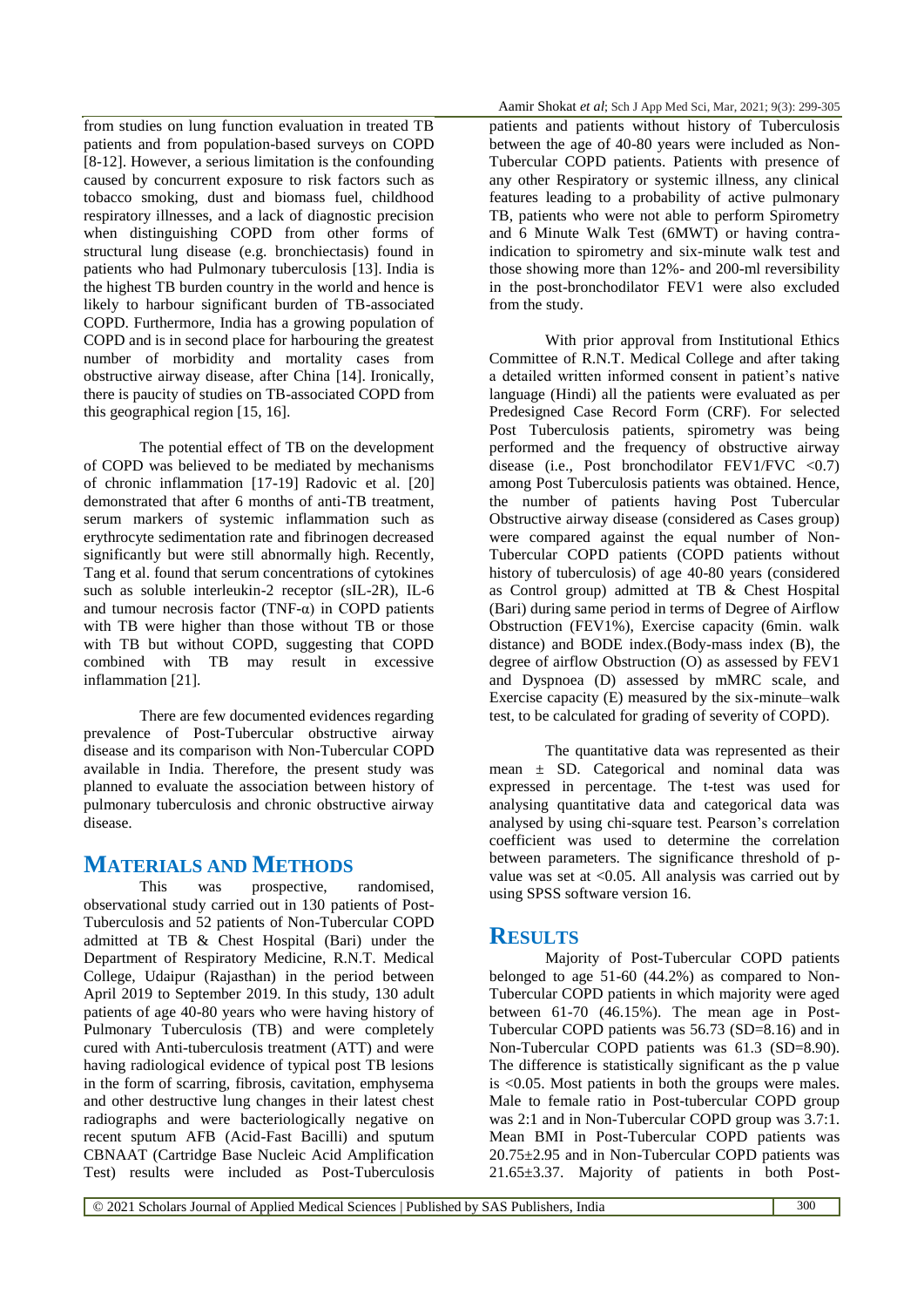Tubercular COPD (67.3%) and Non-Tubercular COPD (63.4%) were having normal BMI. The difference is not significant.

The maximum no. of patients (52) was having obstructive ventilatory defect on spirometry i.e., 40%. Normal spirometry pattern was present only in 19 (14.6%) patients. 33 (25.4%) patients were having

Aamir Shokat *et al*; Sch J App Med Sci, Mar, 2021; 9(3): 299-305

restrictive pattern and 26 (20%) patients were having mixed spirometry pattern. The most common symptoms among both the Post-Tubercular COPD (94.23%) and Non-Tubercular COPD (100%) patients. While wheezing was more common in Non-Tubercular COPD patients (65.38%) as compared to Post-Tubercular COPD patients (Figure-1).



**Fig-1: Distribution of patients according to Symptoms**

Almost 50% of Post-Tubercular COPD patients were having mMRC Grade-3 & Grade-4 Dyspnoea as compared to Non-Tubercular COPD patients in which 42.3% patients were having mMRC Grade-3 & Grade-4 Dyspnoea. (Figure-2). The difference is not significant.



**Fig-2: Distribution of patients according to mMRC Grade of Dyspnoea**

Heavy smokers were significantly more in Non-Tubercular COPD (63.46%) as compared to Post– Tubercular COPD (34.61%) while Non-Smokers were

more in Post-Tubercular COPD (17.3%) as compared to Non-Tubercular COPD (7.69%). The difference is statistically significant (Figure-3).

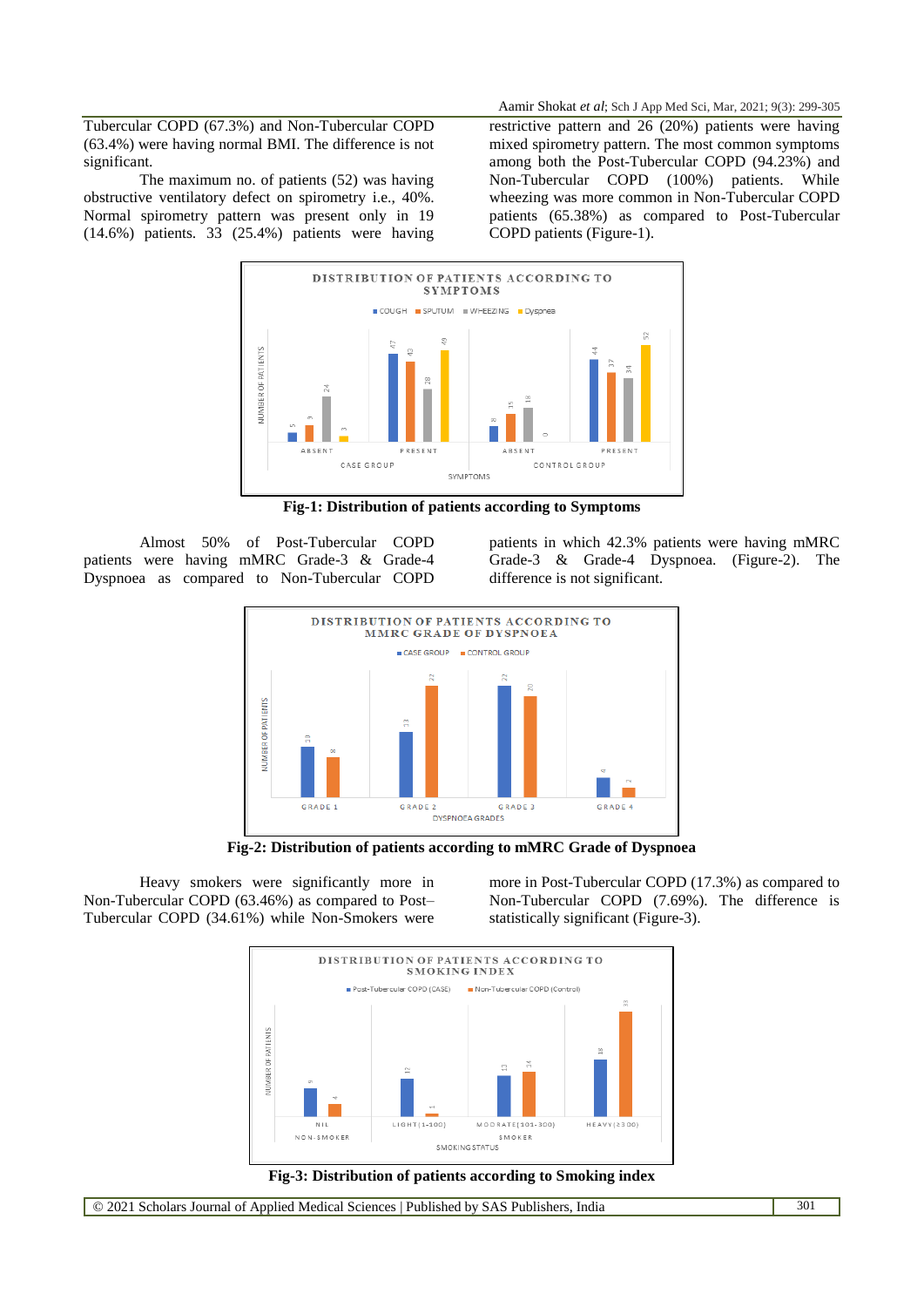Mean FEV1 in Post-Tubercular COPD group was 43.88(SD=15.45) and in Non-Tubercular COPD group it was 51.07(SD=14.28). The difference is statistically significant as the p value is <0.05. (Table-1)

Aamir Shokat *et al*; Sch J App Med Sci, Mar, 2021; 9(3): 299-305 Mean FVC in Post-Tubercular COPD group was 70.90 (SD=4.28) and in Non-Tubercular COPD group was 73.05(SD=9.05). The difference is not significant (pvalue $>0.05$ ).

| Table-1: Distribution of patients according to Severity of COPD (Gold Guidelines) |  |                                                                           |  |  |
|-----------------------------------------------------------------------------------|--|---------------------------------------------------------------------------|--|--|
| $\alpha$ f COPD                                                                   |  | <b>EEV1</b> (% Prod )   Post-Tubercular COPD   Non-Tubercular COPD   P-vq |  |  |

| <b>Severity of COPD</b> | FEV1 $(\%$ Pred.) | <b>Post-Tubercular COPD</b> | Non-Tubercular COPD | <b>P-value</b> |
|-------------------------|-------------------|-----------------------------|---------------------|----------------|
| GOLD-1 (Mild)           | >80               | 3(5.76%)                    | $2(3.84\%)$         | 0.07           |
| GOLD-2 (Moderate)       | 50-79             | 16(30.76%)                  | 25(48.07%)          | 0.001          |
| GOLD-3 (Severe)         | $30-49$           | 25(48.07%)                  | 23(44.23%)          | 0.099          |
| GOLD-4 (Very Severe)    | $<$ 30            | 8(15.38)                    | $2(3.84\%)$         | 0.001          |
|                         | Total             | $52(100\%)$                 | 52(100%)            |                |
|                         | <b>MEAN</b> ±SD   | $43.88 \pm 15.45$           | $51.07 \pm 14.28$   | 0.001          |

About 86.6% of Non-Tubercular COPD patients were able to walk between range of 250-349m and ≥350m in 6 minutes as compared to Post-Tubercular COPD patients in which only 55.8% patients could walk between the range of 250-349m and

≥350m in 6 minutes. The mean 6MWD in Post-Tubercular COPD group was 276.34 (SD=106.48) and in Non-Tubercular COPD group was 308.26 (SD=67.31). The difference is significant as the p value is <0.05 (Table-2).

| THEIR STREET OF BRIDGE SECONDITY CONTRACTS TO SHARIT D |                             |       |                            |       |                |
|--------------------------------------------------------|-----------------------------|-------|----------------------------|-------|----------------|
| 6MWD (in meters)                                       | <b>Post-Tubercular COPD</b> |       | <b>Non-Tubercular COPD</b> |       | <b>P-value</b> |
|                                                        | No of patients              | $\%$  | No of patients             | %     |                |
| >350                                                   | 18                          | 34.6  | 20                         | 38.5  | 0.63           |
| 250-349                                                |                             | 21.2  | 25                         | 48.1  | 0.001          |
| 150-249                                                | 18                          | 34.6  |                            | 13.5  | 0.003          |
| < 149                                                  |                             | 9.6   |                            | 0.0   |                |
| <b>TOTAL</b>                                           | 52                          | 100.0 | 52                         | 100.0 |                |
| <b>MEAN</b> ±SD                                        | $276.34 \pm 106.48$         |       | $308.26 \pm 67.31$         |       | 0.001          |

#### **Table-2: Distribution of patients according to 6MWD**

Distribution of patients according to BODE Index shows in Quartile-1 maximum no. of patients are from Non-tubercular COPD (30.8%) as compared to Post-Tubercular COPD (11.5%). While in Quartile-4

maximum no. of patients are from Post-tubercular COPD (25%) as compared to Non-Tubercular COPD (7.7%). The difference is statistically significant as the p value is  $< 0.05$  (Table-3).

| <b>BODE INDEX</b>        | Post-Tubercular COPD (n=52) | Non-Tubercular COPD $(n=52)$ | <b>P-value</b> |
|--------------------------|-----------------------------|------------------------------|----------------|
| $QUARTILE-1 (0-2)$       | $6(11.5\%)$                 | $16(30.8\%)$                 | 0.001          |
| $\vert$ QUARTILE-2 (3-4) | $16(30.8\%)$                | $17(32.7\%)$                 | 0.52           |
| QUARTILE-3 $(5-6)$       | 17(32.7%)                   | 15 (28.8%)                   | 0.09           |
| $QUARTILE4(7-10)$        | 12(25%)                     | $4(7.7\%)$                   | 0.001          |
| Total                    | $52(100\%)$                 | 52(100%)                     |                |

**Table-3: Distribution of patients according to BODE Index**

Majority of Post-Tubercular COPD patients (73%) had no. of hospitalization  $\geq 2$  times in last one year while majority of patients in Non-Tubercular COPD (57.5%) were hospitalized only once in last one year. Mean number of hospitalizations in last one year for Post-Tubercular COPD group was 2.78(SD=1.85) and for Non-Tubercular COPD group was 1.53(SD=1.37). The difference is statistically significant as the p value is  $<0.05$ .

Leukocytosis was more common in Post – Tubercular COPD patients (48%) as compared to Non-Tubercular COPD patients (25%). Majority of patients of Non-Tubercular COPD (71.2%) were having normal TLC. Mean TLC count in Post-Tubercular COPD group was 11230.76 (SD=5231.37) and in Non-Tubercular COPD group was 9995.19 (SD=2720.98). The difference is statistically significant as the p value is <0.05. Majority of patients in both Post-Tubercular COPD (88.5%) and Non-Tubercular COPD (78.8%) were having high ESR level. The mean ESR in Post-Tubercular COPD was 49.38±20.9 and in Non-Tubercular COPD group 42.36±21.9. The difference is not significant.

Hyperinflation was present in 53.8% patients of Post-Tubercular COPD and 78.84% patients of Non-Tubercular COPD. The difference was statistically significant p-value  $\langle 0.05$ . Among patients having hyperinflation, patients with flattened diaphragm were significantly more in Non-Tubercular COPD patients (73.1%) as compared to Post-Tubercular COPD patients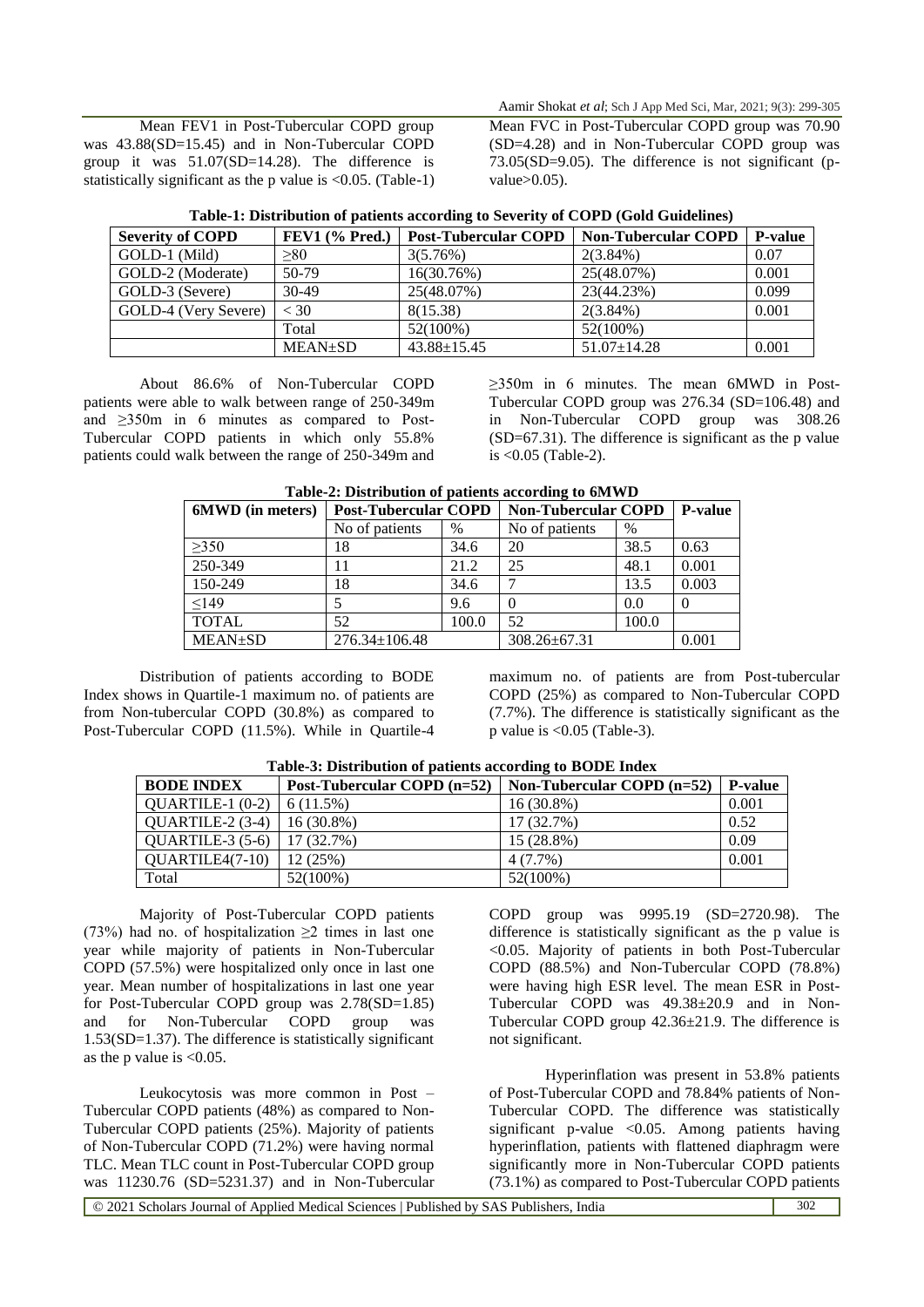(60%). The difference is statistically significant. Cardiomegaly was present in 17.3% patients of Post-Tubercular COPD and 11.5% patients of Non-Tubercular COPD. The difference is not significant.

# **DISCUSSIONS**

In present study, 50% of Post-Tubercular COPD patients were having mMRC Grade-3 & Grade-4 Dyspnea as compared to Non-Tubercular COPD patients in which 42.3% patients were having mMRC Grade-3 & Grade-4 Dyspnea. This shows that patients with Post-Tubercular COPD have more worsened dyspnea as compared to Non-Tubercular COPD. The results were comparable with the study by Bairwa R et al. [2, 3] and Zakaria et al. [9]. This may be due airway involvement in Post-Tuberculosis patient there is more parenchymal involvement. Cavitation, extensive fibrosis, emphysematous changes, bulla formation, lung scarring & destroyed lung in Post-Tuberculosis patient also contribute to the worsening of dyspnea. In present study Heavy smokers were significantly more in Non-Tubercular COPD (63.46%) as compared to Post– Tubercular COPD (34.61%) while Non-Smokers were more in Post-Tubercular COPD (17.3%) as compared to Non-Tubercular COPD (7.69%). Jain NK et al. [24] suggested that Smoking, however, is not the sole factor in the pathogenesis of COPD. Caballero et al. [12] from Columbia has reported that the association between TB and airway obstruction was stronger than that observed between smoking and airway obstruction.

In present study the mean 6MWD in Post-Tubercular COPD group was 276.34 (SD=106.48) and in Non-Tubercular COPD group was 308.26 (SD=67.31). The difference is significant (p value  $\leq$ 0.05). Decrease in exercise capacity is more in Posttubercular COPD patients because these patients have poor muscle strength and are more cachexic as compared to Non-Tubercular COPD patients. We also observed the negative correlation between mMRC grades of dyspnea and 6MWD in both Post-Tubercular COPD ( $r = -0.564$ ,  $p < 0.001$ ) and Non-Tubercular COPD patients  $(r=-0.402, p=0.003)$  i.e., with increasing mMRC grades of dyspnea there was decrease in 6MWD. Since severity of dyspnea was more in Posttubercular COPD patient, hence 6MWD was lesser in Post-Tubercular COPD patient as compared to Non-Tubercular COPD patient. Similar results were recorded in the study of Manoj Kumar Khandelwal [25] in which they found that higher the grade of dyspnea (MMRC grade), lower the 6-minute walk distance (P<0.05). Tamakuwala Grinish et al. [26] also showed that there was strong negative correlation between 6MWD and MMRC grade ( $p < 0.05$ ).

In present study, in Quartile-1 BODE Index (0- 2 Points) maximum no. of patients are from Non-Tubercular COPD group (30.8%) as compared to Post-Tubercular COPD group (11.5%). While in Quartile-4 Aamir Shokat *et al*; Sch J App Med Sci, Mar, 2021; 9(3): 299-305

BODE Index (7-10 Points) maximum no. of patients are from Post-tubercular COPD (25%) as compared to Non-Tubercular COPD (7.7%). In present study, the mean number of hospitalizations in last one year for Post-Tubercular COPD group was 2.78(SD=1.85) and for Non-Tubercular COPD group was 1.53(SD=1.37). The difference is significant as the p value is  $\langle 0.05, \text{ This} \rangle$ was comparable to the reports from the study of Yakar et al<sup>35</sup>  $(2017)$ , in which the mean number of hospitalizations in last one year for Post-Tubercular COPD group was 2.46 (SD=2.54) and for Non-Tubercular COPD group was  $1.56(SD=1.97)$ . They reported that higher number of hospitalizations was associated with worsening of dyspnea, faster decline in FEV1 and increase severity of BODE Index.

In present study, mean TLC count in Post-Tubercular COPD group was 11230.76 (SD=5231.37) and in Non-Tubercular COPD group was 9995.19  $(SD=2720.98)$ . The difference is significant (p value= 0.0001). Similar results were recorded in the study by Yakar et al. [27] in which mean TLC count in Post-Tubercular COPD group was 12247(SD=6648) and in Non-Tubercular COPD group was 10731 (SD=4927) with p value= 0.01. For leukocyte value significantly higher in those with TB history, possible explanation for this could be that severe inflammation and bacterial infections facilitated by TB sequel might also be leading to higher leukocyte level. In present study, the mean ESR in Post-Tubercular COPD was 49.38±20.9 and in Non-Tubercular COPD group 42.36±21.9. The difference is not significant. This was comparable to the reports from the study by Radovic et al. [28] and Yakar et al. [27].

# **CONCLUSION**

Present study has revealed that patients with a history of TB were diagnosed with COPD 5 years earlier, had poor pulmonary function, were hospitalized more often due to COPD exacerbations and had poor exercise capacity. Taking all these findings into account, we may conclude that a prior history of TB has an important role in the development of COPD and negatively impacts the long-term course of COPD. So, it endorses for early diagnosis of COPD in post tubercular patients to prevent further complications occurring from COPD.

### **ACKNOWLEDGEMENT**

We are thankful to administration of our hospital and all the supporting staff including doctors, nurses and non-medical personnel for helping us at different stages during the conduct of the study. We are grateful of all our patients for proving consent to participate in this study.

### **REFERENCES**

1. Hassan IS, Al-Jahdali HH. Obstructive airways disease in patients with significant post-tuberculous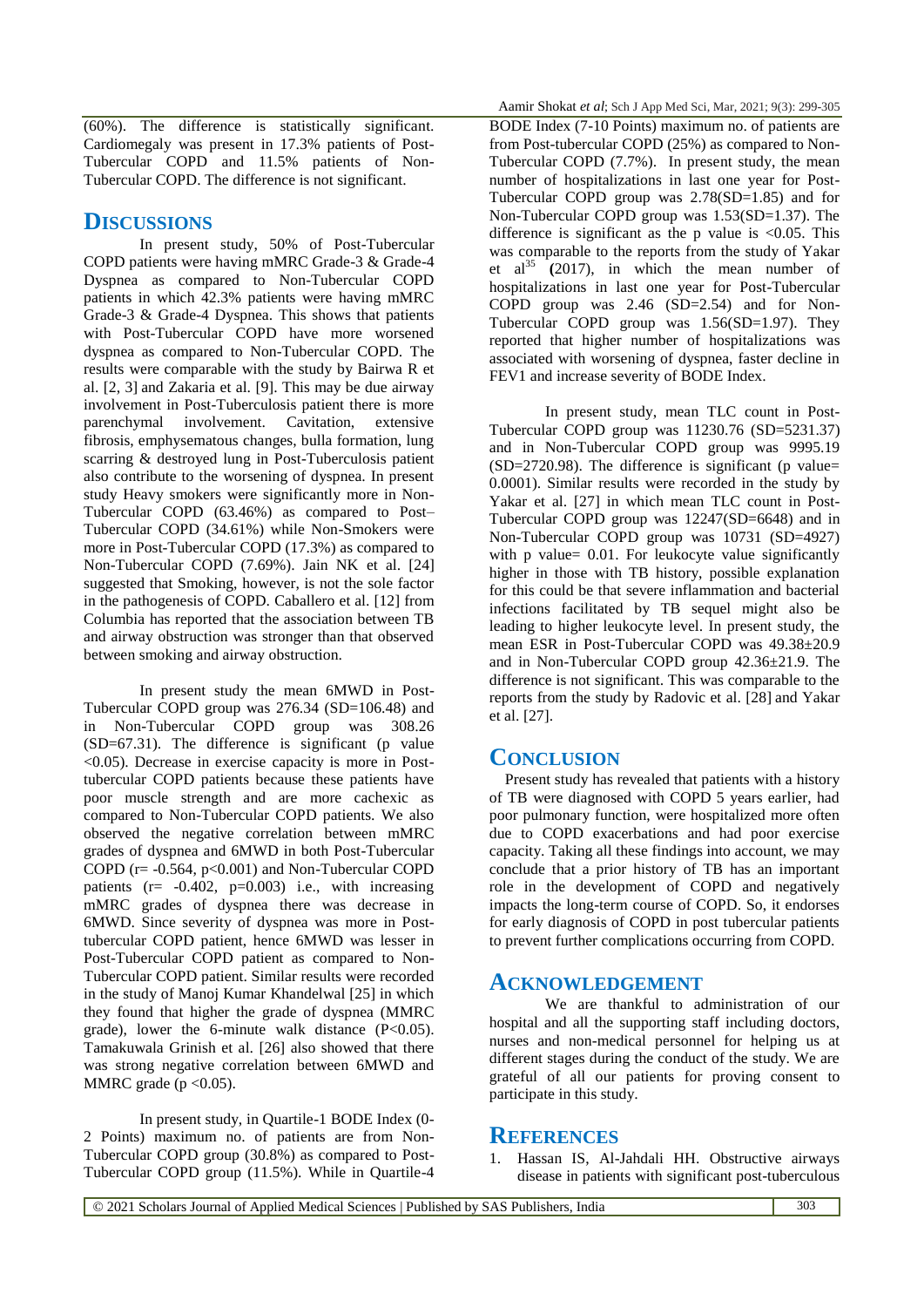Aamir Shokat *et al*; Sch J App Med Sci, Mar, 2021; 9(3): 299-305

lung scarring. Saudi medical journal. 2005;26(7):1155-7.

- 2. Hnizdo E, Singh T, Churchyard G. Chronic pulmonary function impairment caused by initial and recurrent pulmonary tuberculosis following treatment. Thorax. 2000 Jan 1;55(1):32-8.
- 3. Macnee W. Chronic Bronchitis and Emphysema: Seaton A, Seaton D, Leitch AG. Crofton and Douglas's Respiratory Disease, United Kingdom: Blackwell Science. 2002;616-7.
- 4. Leitch AG. Pulmonary tuberculosis: Clincal features in: Seaton A, Seaton D, Leitch AG, editors. Crofton and Douglass's Respiratory Disease, United Kingdom. Blackwell science. 2002;523.
- 5. Rabe KF, Hurd S, Anzueto A, Barnes PJ, Buist SA, Calverley P, Fukuchi Y, Jenkins C, Rodriguez-Roisin R, Van Weel C, Zielinski J. Global strategy for the diagnosis, management, and prevention of chronic obstructive pulmonary disease: GOLD executive summary. American journal of respiratory and critical care medicine. 2007 Sep 15;176(6):532-55.
- 6. Pauwels RA, Buist AS, Calverley PM, Jenkins CR, Hurd SS. NHLBI/WHO Global initiative for chronic obstructive lung disease (GOLD) Workshop summary. Am J Respir Crit Care Med. 2001;163(5):1256-76.
- 7. Kim SJ, Suk MH, Choi HM, Kimm KC, Jung KH, Lee SY, Kim JH, Shin C, Shim JJ, In KH, Kang KH. The local prevalence of COPD by postbronchodilator GOLD criteria in Korea. The International Journal of Tuberculosis and Lung Disease. 2006 Dec 1;10(12):1393-8.
- 8. Willcox PA, Ferguson AD. Chronic obstructive airways disease following treated pulmonary tuberculosis. Respiratory medicine. 1989 May 1;83(3):195-8.
- 9. Zakaria MW, Moussa HA. Chronic obstructive pulmonary disease in treated pulmonary tuberculous patients. Egyptian Journal of Bronchology. 2015 Apr;9(1):10-3.
- 10. Lamprecht B, McBurnie MA, Vollmer WM, Gudmundsson G, Welte T, Nizankowska-Mogilnicka E, Studnicka M, Bateman E, Anto JM, Burney P, Mannino DM. COPD in never smokers: results from the population-based burden of obstructive lung disease study. Chest. 2011 Apr 1;139(4):752-63.
- 11. Menezes AM, Hallal PC, Perez-Padilla R, Jardim JR, Muino A, Lopez MV, Valdivia G, De Oca MM, Talamo C, Pertuze J, Victora CG. Tuberculosis and airflow obstruction: evidence from the PLATINO study in Latin America. European Respiratory Journal. 2007 Dec 1;30(6):1180-5.
- 12. Caballero A, Torres-Duque CA, Jaramillo C, Bolívar F, Sanabria F, Osorio P, Orduz C, Guevara DP, and Maldonado D. Prevalence of COPD in five Colombian cities situated at low, medium, and high

altitude (PREPOCOL study). Chest. 2008 Feb 1;133(2):343-9.

- 13. BW Allwood, L Myer, ED Bateman. A systematic review of the association between pulmonary tuberculosis and the development of chronic airflow obstruction in adults. Respiration 2013; 86 :76-85.
- 14. Nihues Sde Simone, Mancuzo EV, Sulmonetti N, Sacchi FP.Chronic symptoms and pulmonary dysfunction in post-tuberculosis Brazilian patients. Braz J Infect Dis. 2015 Sep-Oct;19(5):492-7.
- 15. Verma SK, Kumar S, Narayan K, Sodhi R. Post tubercular obstructive airway impairment. Indian J Allergy Asthma Immunol. 2009; 23:95-9.
- 16. Gothi D, Shah DV, Joshi JM. Clinical profile of diseases causing chronic airflow limitation in a tertiary care centre in India. J Assoc Physicians India. 2007; 55:551-5.
- 17. De la Mora IL, Martinez-Oceguera D, Laniado-Laborin R. Chronic airway obstruction after successful treatment of tuberculosis and its impact on quality of life. Int J Tuberc Lung Dis. 2015:19(7): 808-810.
- 18. Hwang YI, Kim JH, Lee CY. The association between airflow obstruction and radiologic change by tuberculosis. J Thorac Dis. 2014;6(5): 471-476
- 19. Jordan TS, Spencer EM, Davies P. Tuberculosis, bronchiectasis and chronic airflow obstruction. Respirology. 2010; 15(4):623-628.
- 20. Radovic M, Ristic L, Ciric Z. Changes in respiratory function impairment following the treatment of severe pulmonary tuberculosis – limitations for the underlying COPD detection. Int J Chron Obstruct Pulmon Dis. 2016; 11:1307– 1316.
- 21. Tang S, Cui H, Yao L. Increased cytokines response in patients with tuberculosis complicated with chronic obstructive pulmonary disease. PLoS One. 2013;8(4): e62385.
- 22. Ramavatar B, Saini AK, Kasana RK. Assessment of airflow obstruction in post-tubercular COPD patients and non-tubercular COPD patients: a comperative study. Journal of Dental and Medical Sciences. 2016;15(10):96-100.
- 23. Khandelwal MK, Maheshwari VD, Garg S, Kumar K, Gupta R, Khandelwal S. Six minute walk distance: Correlation with spirometric and clinical parameters in chronic obstructive pulmonary disease. International J of Healthcare & Biomedical Research. 2013 Apr;1(3):217-6.
- 24. Jain NK. Chronic obstructive pulmonary disease and tuberculosis. Lung India: Official Organ of Indian Chest Society. 2017 Sep;34(5):468.
- 25. Tamakuwala Grinish. A study of correlation of 6 Minutes Walk Test (6MWT) & Spirometry findings in COPD patients. 2017
- 26. Bartolome R. Celli, CG. Cote, Marin JM, C. Casanova and M.M. de Oca. The body-mass index, airflow obstruction, dyspnea and exercise capacity